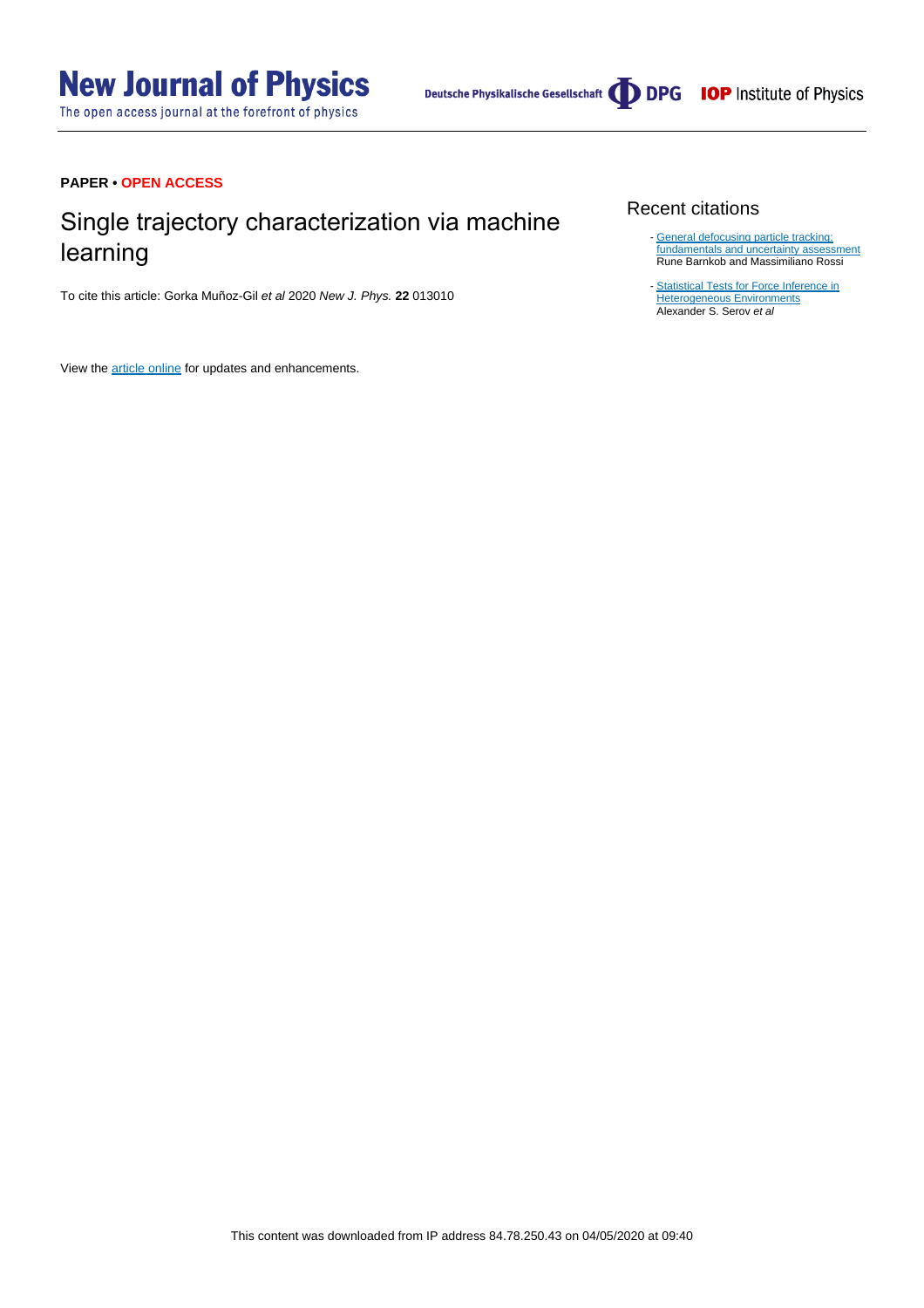# **New Journal of Physics**

The open access journal at the forefront of physics

Deutsche Physikalische Gesellschaft **ODPG IOP** Institute of Physics

Published in partnership with: Deutsche Physikalische Gesellschaft and the Institute of Physics

CrossMark

# Single trajectory characterization via machine learning

OPEN ACCESS

RECEIVED 16 September 2019

REVISED

4 December 2019 ACCEPTED FOR PUBLICATION

10 December 2019

PUBLISHED 14 January 2020

Original content from this work may be used under the terms of the [Creative](http://creativecommons.org/licenses/by/3.0) [Commons Attribution 3.0](http://creativecommons.org/licenses/by/3.0) **licence** 

Any further distribution of this work must maintain attribution to the author(s) and the title of the work, journal citation and DOI.



Gorka Muñoz-Gil<sup>1[,](https://orcid.org/0000-0002-8625-0996)6</sup> (®, Miguel Angel Garcia-March<sup>1,2</sup>, Carlo Manzo<sup>3,6</sup> (®, José D Martín-Guerrero<sup>4</sup> ® and Maciej Lewenstein $1,5$ 

- <sup>1</sup> ICFO—Institut de Ciències Fotòniques, The Barcelona Institute of Science and Technology, E-08860 Castelldefels (Barcelona), Spain
- <sup>2</sup> Instituto Universitario de Matemática Pura y Aplicada, Universitat Politècnica de València, E-46022 València, Spain
- <sup>3</sup> Facultat de Ciències i Tecnologia, Universitat de Vic—Universitat Central de Catalunya (UVic-UCC), C. de la Laura,13, E-08500 Vic, Spain
	- Universitat de València—IDAL, Department of Electronic Engineering, ETSE-UV, Avgda. Universitat, s/n E-46100 Burjassot (Valencia), Spain
- <sup>5</sup> ICREA, Lluis Companys 23, E-08010 Barcelona, Spain
- Author to whom any correspondence should be addressed.

E-mail: [gorka.munoz@icfo.es](mailto:gorka.munoz@icfo.es) and [carlo.manzo@uvic.cat](mailto:carlo.manzo@uvic.cat)

Keywords: biophysics, machine learning, statistical physics, anomalous diffusion

# Abstract

PAPER

In order to study transport in complex environments, it is extremely important to determine the physical mechanism underlying diffusion and precisely characterize its nature and parameters. Often, this task is strongly impacted by data consisting of trajectories with short length (either due to brief recordings or previous trajectory segmentation) and limited localization precision. In this paper, we propose a machine learning method based on a random forest architecture, which is able to associate single trajectories to the underlying diffusion mechanism with high accuracy. In addition, the algorithm is able to determine the anomalous exponent with a small error, thus inherently providing a classification of the motion as normal or anomalous(sub- or super-diffusion). The method provides highly accurate outputs even when working with very short trajectories and in the presence of experimental noise. We further demonstrate the application of transfer learning to experimental and simulated data not included in the training/test dataset. This allows for a full, high-accuracy characterization of experimental trajectories without the need of any prior information.

In the last decades, the research in biophysics has conveyed large efforts toward the development of experimental techniques allowing the visualization of biological processes one molecule at a time [[1](#page-8-0)–[4](#page-8-0)]. These efforts have been mainly driven by the concept that ensemble-averaging hides important features that are relevant for cellular function. Somehow expectedly, experiments performed by means of these techniques have shown a large heterogeneity in the behavior of biological molecules, thus fully justifying the use of these raffinate tools. Besides, experiments performed using single particle tracking [[3](#page-8-0)] have revealed that even chemically-identical molecules in biological media can display very different behaviors, as a consequence of the complex environment where diffusion takes place. By way of example, this heterogeneity is reflected in the broad distribution of dynamic parameters of distinct individual trajectories corresponding to the same molecular species, such as the diffusion coefficient, well above stochastic indetermination. Typically, the trajectories are analyzed by quantifying the (time-averaged) mean square displacement (tMSD) as a function of the time lag  $\tau$ [[5](#page-8-0)]:

$$
\overline{\delta^2(\tau)} = \frac{1}{t_{\text{max}} - \tau} \int_0^{t_{\text{max}} - \tau} [x(t' + \tau) - x(t')]^2 dt'.
$$
 (1)

The calculation of this quantity—expected to scale linearly for a Brownian walker in a homogeneous environment—has provided a ubiquitous evidence of anomalous behaviors in biological systems, characterized by an asymptotic nonlinear scaling of the tMSD curve  $\overline{\delta^2} \sim \tau^{\alpha}$ . More experiments have shown that the anomalous exponent can vary from particle to particle (figure  $1(a)$  $1(a)$ ) as a consequence of molecular interactions and that these changes can be experienced by the same particle in space/time [[6](#page-8-0)]. Several methods have been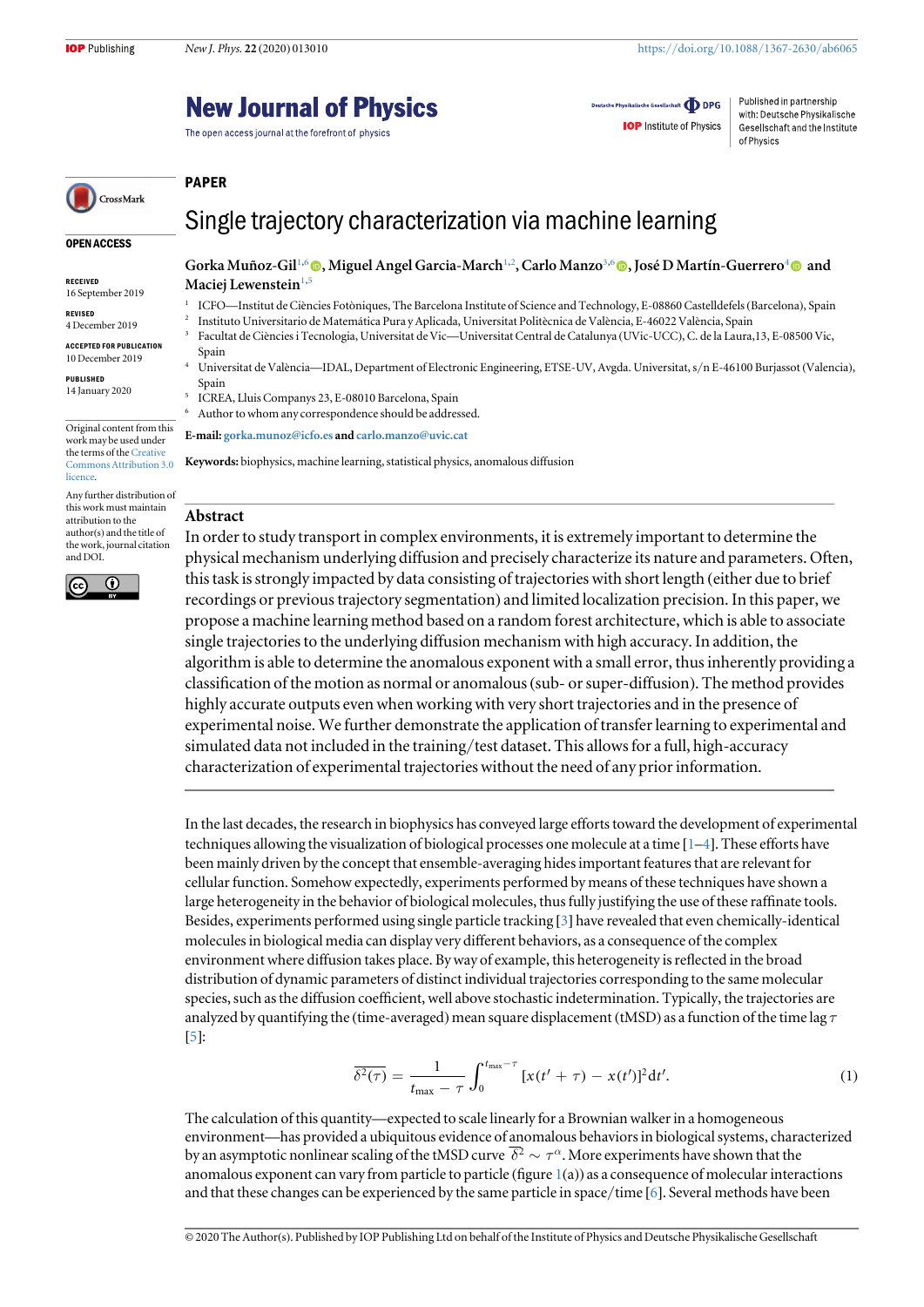<span id="page-2-0"></span>

Figure 1. Examples of single molecule trajectory heterogeneity. (a) Time-averaged mean squared displacement (tMSD) calculated from single trajectories. In the upper panel, we show the tMSD of two trajectories corresponding to molecules that display different anomalous exponents  $\alpha$  in spite of belonging to the same physical process. In the lower panel, we show the tMSD of two trajectories generated from different diffusion processes but producing a similar  $\alpha$ . In this case, the exponent determined from the tMSD cannot be used to discriminate among models. (b) The upper panels display representative trajectories generated from FBM (left) and CTRW (right) models. The two bottom panels show the corresponding tMSD curves(continuous lines) using the same color coding. Since the subdiffusive FBM is ergodic, the tMSD of a single trajectory can be used to extract the anomalous exponent of the model. However, for nonergodic processes such as the CTRW, the tMSD of a single trajectory is a random variable and its anomalous exponent can be different from the one associated to the model, which calculation requires the use of ensemble averaging. In both cases, the RF algorithm is able to determine the correct anomalous exponent associated with the model, even when it does not simply correspond to the exponent of the single trajectory tMSD, as in the nonergodic case. The values of exponent provided by the RF algorithm are schematically represented by the dashed lines, and are in good agreement with the ground truth values, which for the CTRW were also calculated by the eMSD (dotted lines).

proposed to accurately estimate this exponent for single trajectories[[7,](#page-8-0) [8](#page-9-0)] in the presence of experimental limitations, such as optical diffraction and the finite length of the trajectory.

In some cases, this heterogeneity leads to exotic effects, such as the breaking of ergodicity observed in several cellular systems[[9](#page-9-0)–[12](#page-9-0)]. Nonergodicity implies the nonequivalence of time and ensemble averages of the mean squared displacement (MSD). In the nonergodic case,  $\overline{\delta^2(\tau)}$  remains random even in the long measurement times, i.e. the diffusion coefficients are irreproducible but the distribution of the tMSD is universal [[13](#page-9-0)]. For nonergodic models, the determination of the anomalous exponent at the single trajectory level does not fully characterize the model, since the tMSD can have different scaling when averaged with respect to the time or to the ensemble (figure 1(b)). Therefore, it requires the calculation of the ensemble-averaged MSD (eMSD) over a rather large number of trajectories [[5](#page-8-0)].

The emergence of anomalous behavior has also been widely studied from the theoretical point of view and conceptually-different models have been proposed [[5](#page-8-0)]. However, the fact that models with different physical properties can produce the same tMSD exponent, strongly limits the unambiguous determination of the underlying dynamics, based only on the evaluation of the tMSD (figure 1(a)). In order to solve this ambiguity, a large effort has been made to classify experimental data showing anomalous transport. As an example, the use of alternative estimators[[14,](#page-9-0) [15](#page-9-0)] has been proposed to determine whether the pioneering results of Golding and Cox [[16](#page-9-0)]were arising from a continuous-time random walk (CTRW) [[17](#page-9-0)] or fractional Brownian motion (FBM) [[18](#page-9-0)]. This search for a better classification between CTRW and FBM often relied in the determination of the (non)ergodicity of the data [[15,](#page-9-0) [19](#page-9-0)–[21](#page-9-0)], since CTRW is consistent with weak ergodicity breaking [[22](#page-9-0)]. The experimental evidence of nonergodic behavior has boosted the proposal of new theoretical frameworks consistent with these features[[23,](#page-9-0) [24](#page-9-0)].

In this scenario, determining whether a single-molecule trajectory (or a short segment of it) displays normal or anomalous behavior by its tMSD scaling exponent and associating the motion to a specific physical model are elements of paramount importance to gain insight about the biophysical mechanism underlying anomalous diffusion, thus providing a detailed picture of a variety of phenomena. Recent works in this direction have focused on classification schemes based on optimization procedures[[8](#page-9-0)], power spectral density [[25](#page-9-0)], or Bayesian approaches[[26](#page-9-0), [27](#page-9-0)].

Surprisingly, in spite of the fast rise of machine learning methods, little efforts have been made to characterize single trajectories. A few attempts in this sense have been mainly directed to qualitatively

 $\overline{2}$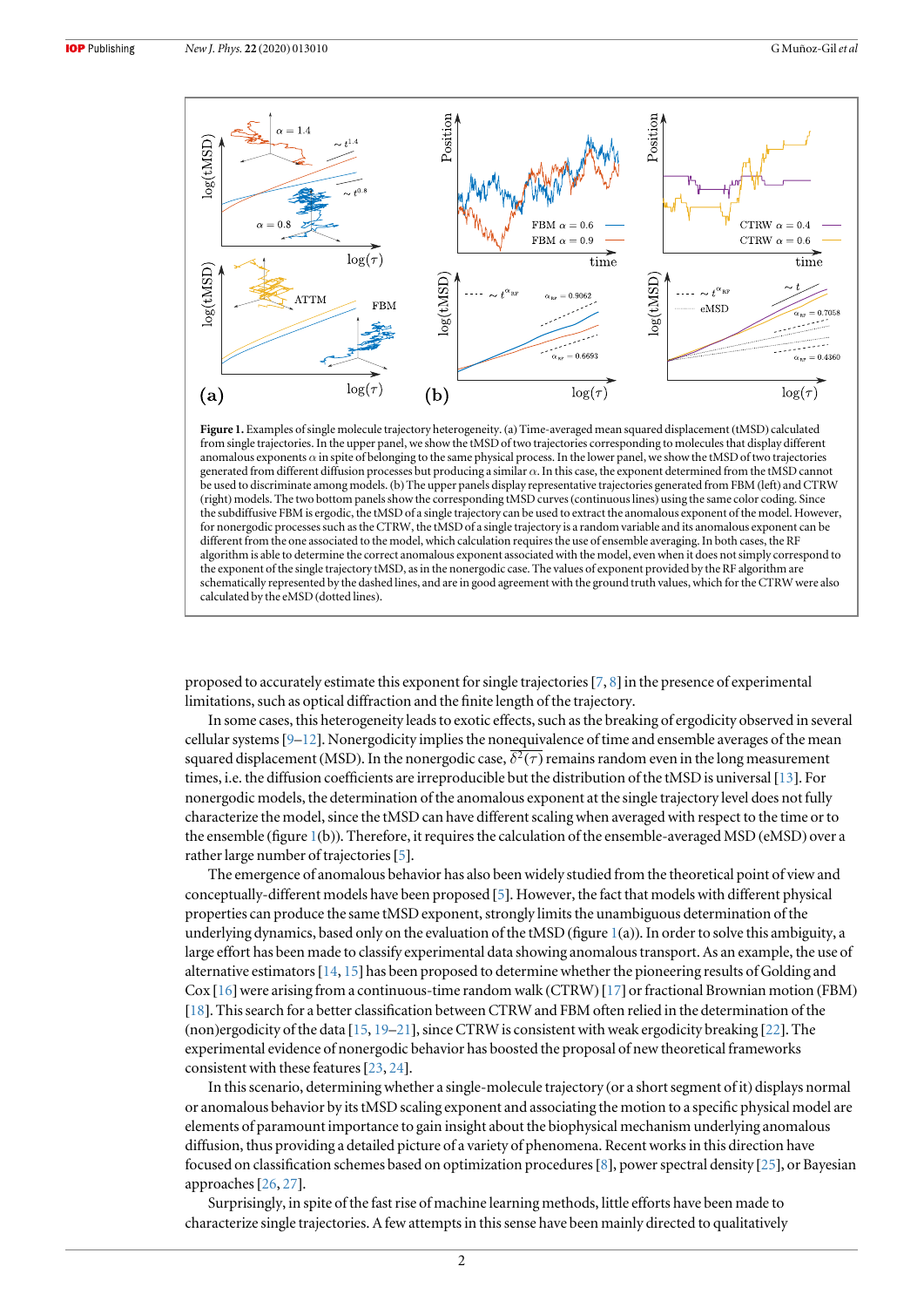<span id="page-3-0"></span>

discriminate among confined, anomalous, normal or directed motion [[28,](#page-9-0) [29](#page-9-0)], without extracting quantitative information of classifying with respect to the underlying physical model.

This paper presents a machine learning algorithm based on the Random forest (RF) architecture that efficiently and robustly characterizes single trajectories at different levels: first, obtaining the discrimination among several diffusion models; then, providing the estimation of the exponent that characterizes the anomalous diffusion, thus inherently classifying between normal and anomalous(sub- and super-) diffusion. The algorithm allows to accurately tackle these challenging problems even when dealing with short and noisy trajectories.

In comparison to previously reported methods, the algorithm we present in this paper allows for the characterization of a trajectory without prior knowledge about the process from which the single trajectory has been extracted. Most of the works existent in the literature focus their studies on anomalous ergodic trajectories (usually FBM related processes), whereas our method is robust against the appearance of nonergodicity. While showing similar accuracy as others on ergodic trajectories [[8](#page-9-0), [27](#page-9-0)], to the best of our knowledge, our method represents the first attempt to extract the anomalous exponent for nonergodic processes through singletrajectory characterization.

# 1. Machine learning method

In this section, we outline the main parts of the trajectory characterization algorithm, consisting of: the machine learning algorithm that takes the form of a RF architecture; the simulated dataset; and the preprocessing applied to the dataset before being analyzed by the RF. Figure 2 shows a schematic representation of the pipeline.

#### 1.1. Random forest

RF is an architecture based on decision trees. A decision tree is an efficient non-parametric method widely used for classification and regression problems[[30](#page-9-0)]. The basic idea consists in producing recursive binary splits of the input space, so that the samples with the same label are grouped together. The criterion to produce the splits is based on a homogeneity measure (usually, the information entropy) of the target variable within each of the obtained groups. In regression problems, a commonly used criterion is to select the split that minimizes the mean squared error; this recursive process continues until some stopping rule is satisfied, e.g. a common one is to consider that a tree node can be split if it contains more than a given number of samples; therefore, the minimum number of samples required to split a tree node should be adjusted in order to control the size of the tree, thus preventing overfitting. Once a decision tree is obtained, the output for unseen samples is computed just passing them through the nodes of the tree, where a decision is made with respect to which direction to take. Finally, a terminal tree node is reached, where the output is obtained.

A RF is a tree-based ensemble method, which builds several decision tree models independently and then computes a final prediction by combining the outputs of the different individual trees[[31](#page-9-0)]. In particular, the

3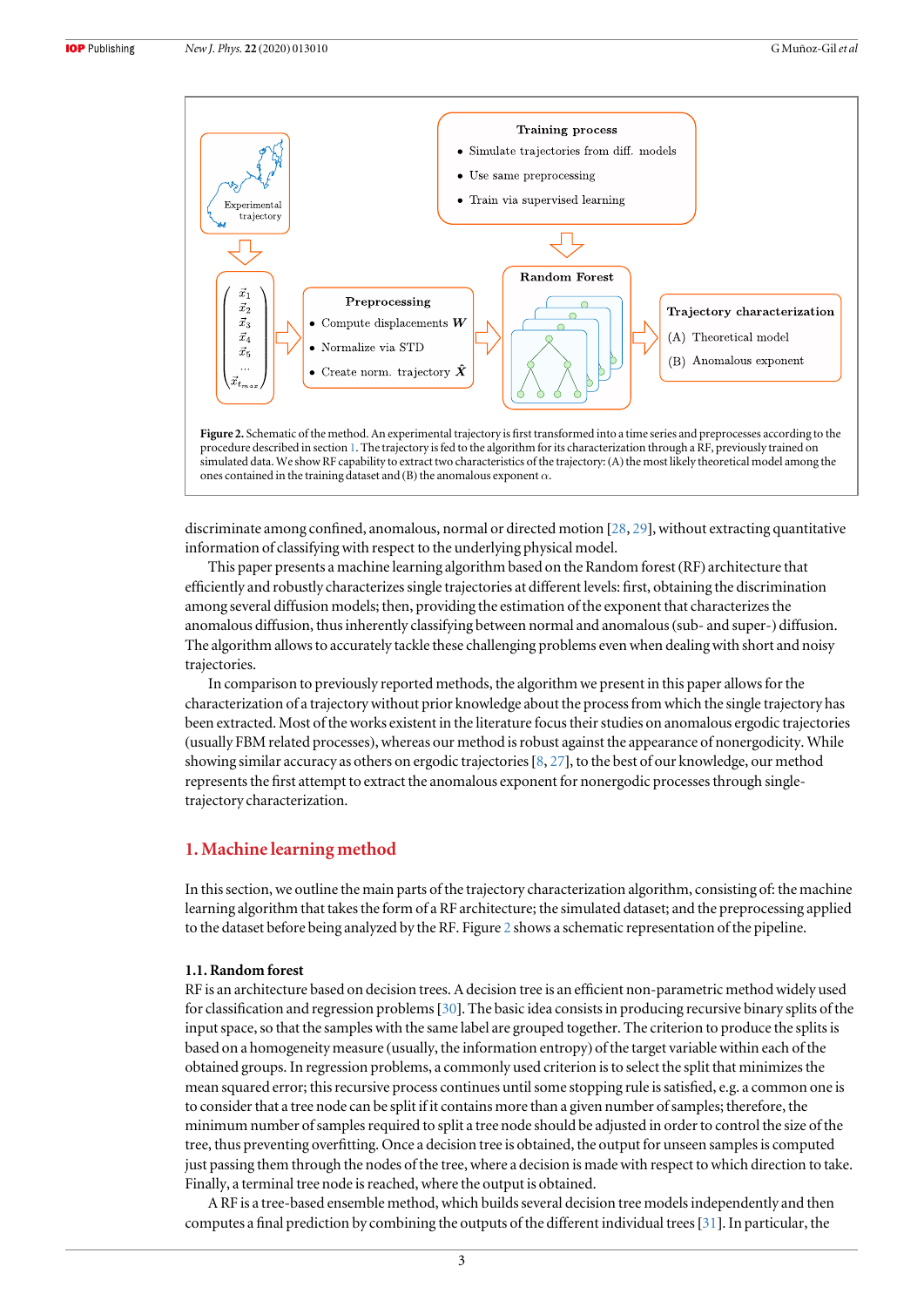ensemble is produced with single trees built from samples drawn randomly with replacement (bootstrap) from the training set. An additional randomness is added when splitting a tree node because the split is chosen among a random subset of the input variables, selected in this case without replacement, instead of the greedy approach of considering all the input variables. Due to this randomization, the bias of the ensemble is slightly higher than that of a single tree, but the variance is decreased and the model is more robust to variations in the dataset.

RF is a very powerful, state-of-the-art technique for both regression and classification problems, usually outperforming not only single decision trees but also sophisticated models, as shown in a thorough comparison study [[32](#page-9-0)].

#### 1.2. Training and test datasets

The training dataset is built out of numerical simulations of trajectories from various kinds of theoretical models. As a natural choice, we included three of the best-known and used models that can give rise to anomalous diffusion: CTRW [[17](#page-9-0)], FBM [[18](#page-9-0)] and Lévy walks(LW) [[33](#page-9-0)]. In addition, we included trajectories from the annealed transient time model (ATTM) [[23](#page-9-0)]. In the ATTM, a diffuser performs a random walk but stochastically changes the diffusion coefficient at random times. Both the diffusion coefficient and the time at which the diffusivity changes are drawn from distributions with a power law behavior [[23](#page-9-0)]. Its time-averaged MSD shows a linear scaling, but the model has a regime in which it displays weak ergodicity breaking. The ATTM has been shown to reproduce the features observed for the diffusion of a cell membrane receptor [[12](#page-9-0)], one of the experimental datasets analyzed.

#### 1.3. Preprocessing

Our aim is to design a method that can be used to accurately characterize heterogeneous trajectories without having to calculate other parameters or using a priori knowledge. In order to be able to analyze data coming from any possible spatiotemporal scale, we designed a preprocessing procedure that properly rescale the data. We implemented the following procedure, chosen among other plausible normalization techniques as it gives rise to the best results in terms of accuracy:

- 1. We use one of the models above to simulate the trajectory of a particle during  $t_{\rm max}$  time steps. The result is a vector of positions,  $X = (x_1, x_2, \ldots, x_{t_{\text{max}}}).$
- 2. This vector is transformed into a vector of distances traveled in an interval of time  $T_{\text{lag}}$ , i.e.  $W = (\Delta x_1, \Delta x_2, ..., \Delta x_{J-1}),$  where  $J = t_{\text{max}}/T_{\text{lag}}$ . We define  $\Delta x_i$  as

$$
\Delta \mathbf{x}_i = |\mathbf{x}_{i} \mathbf{x}_{i+1} - \mathbf{x}_{(i+1)} \mathbf{x}_{\text{lag}}|.
$$
\n(2)

- 3. To normalize the data, we divide *W* by its standard deviation to get a new vector  $\hat{W}$ .
- 4. Then, we do a cumulative sum of  $\hat{W}$  to construct a normalized trajectory  $\hat{X}$ .

Summarizing, the previous procedure generates a new trajectory which is constructed via the normalized displacements of the original trajectory. This makes that the magnitudes of the resulting trajectories are comparable, no matter what were their original values. While the RF could be trained using  $\hat{W}$ , our results show that training with  $\hat{X}$  gives indeed much better results. The same preprocessing is applied to both the simulated and experimental trajectories used in sections 2 and [3](#page-6-0).

# 2. Trajectory characterization as a machine learning problem

We will use our method to characterize single trajectories according to two different schemes: (A) discrimination among diffusion models; (B) prediction of the anomalous exponent  $\alpha$ , that inherently implies classification as normal or anomalous diffusion. For each of these problems, we created a dataset of  $1, 2 \cdot 10^5$  trajectories with  $t_{\text{max}} = 10^3$ , divided into a training and test set with ratio 0.8/0.2, respectively. The results presented in all the figures and the values of the accuracy discussed in the text correspond to the ones measured in the test set, ensuring that the RF does not present overfitting in any of the problems considered. The different classes considered in each problem have an equal number of trajectories, hence allowing us to use the accuracy as a measure of the goodness of the RF. For technical details and an practical example of the implementation, we refer the reader to the [appendix](#page-8-0) and to the code repository [[34](#page-9-0)].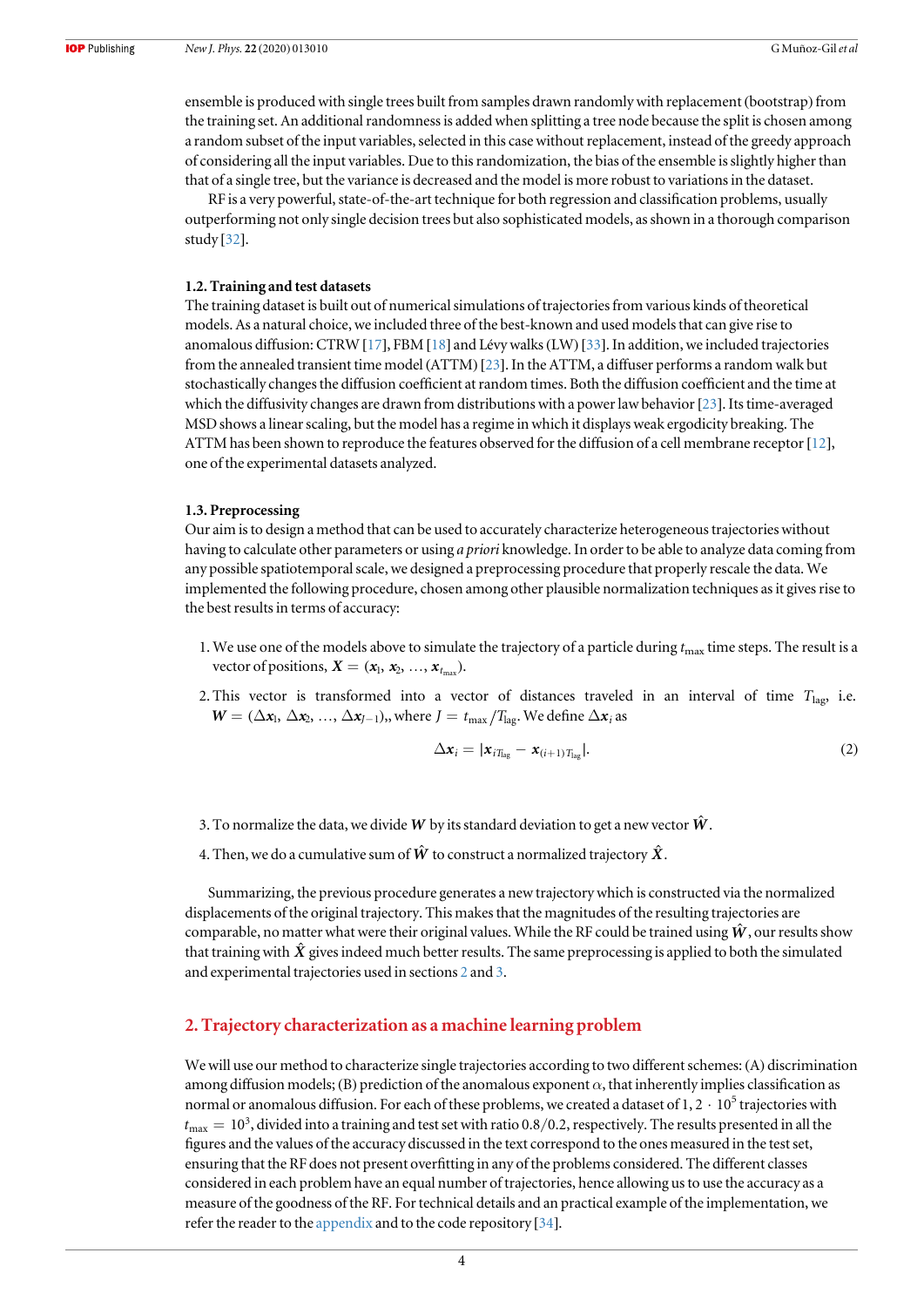<span id="page-5-0"></span>



#### 2.1. Discrimination among diffusion models

In order to predict the diffusion model underlying a certain trajectory, we construct a RF whose input is the normalized trajectory  $\hat{X}$ , and the output is a number between 0 and  $N-1$  corresponding to the different models, with N the total number of models used in the training. Figure  $3(a)$  shows the accuracy of the RF. Each line corresponds to a training dataset made up of different models. In the absence of data preprocessing (point marked as 'Raw' in the x-axis), the RF shows large accuracy. The accuracy drops significantly as  $T_{\text{lag}}$  increases, likely as a consequence of the removal of microscopical properties of the model, such as short-time correlations, hence preventing the RF from learning important features of them. This might lead to the conclusion that the filtering introduced by the preprocessing steps only limits the time resolution. This is obviously true for simulated data, obtained at the same scale, for which preprocessing is unnecessary. However, when dealing with experimental data of unknown spatiotemporal scale, such a preprocessing is of fundamental importance to be able to apply the same architecture and training dataset, in spite of the little loss of performance.

In addition, the accuracy heavily depends on similarities among the models to be discriminated. For example, the accuracy obtained with a RF trained only with trajectories reproducing conceptually different models such as FBM and CTRW (triangular markers in figure  $3(a)$ ) is higher than the one obtained when including in the training models with similar characteristics, such as CTRW and ATTM, independently of  $T_{\text{lag}}$ (red circles and yellow squares in figure  $3(a)$ ).

#### 2.2. Anomalous exponent estimation

A first approximation toward the characterization of the anomalous exponent can be based on a regression problem, in which the output of the RF is the value of the anomalous exponent  $\alpha$ . The nature of the regression algorithm makes that the output of the RF is the continuous value which better satisfies the constraints learn during training.

To characterize the performance of the method, we calculate the prediction error  $\varepsilon$  of a trajectory as the absolute distance between the predicted exponent and the ground truth value. The percentage of trajectories  $\bar{N}(\varepsilon)$  with a given error  $\varepsilon$  is represented in the bar plots of figure 3(c) for three different cases and a subdiffusive dataset including trajectories obtained from FBM, CTRW and ATTM. The case (i) considers trajectories with  $t_{\text{max}} = 10^3$  without noise, while the cases (ii) and (iii) show results for shorter and noisy trajectories (see discussion below). For case (i) the calculated mean absolute error(MAE) of the prediction of the anomalous exponent gives a value of 0.11. Moreover, the histogram showed in figure 3(c)(i) shows that for ∼80% of the trajectories, the output exponent lies within 0.1 from the true value.

#### 2.3. Experimental scenario: short and noisy trajectories

A remarkable feature of the method is the possibility to correctly characterize very short trajectories. In figures 3(b) and (d), we show the ability of the RF to characterize short trajectories. In figure 3(b), we plot the accuracy in model discrimination as a function of the length of the trajectories,  $t_{\text{max}}$ . In figure 3(d), a similar study is done, now tracking the MAE of the RF trained to predict  $\alpha$ . Although we observe an expected decrease of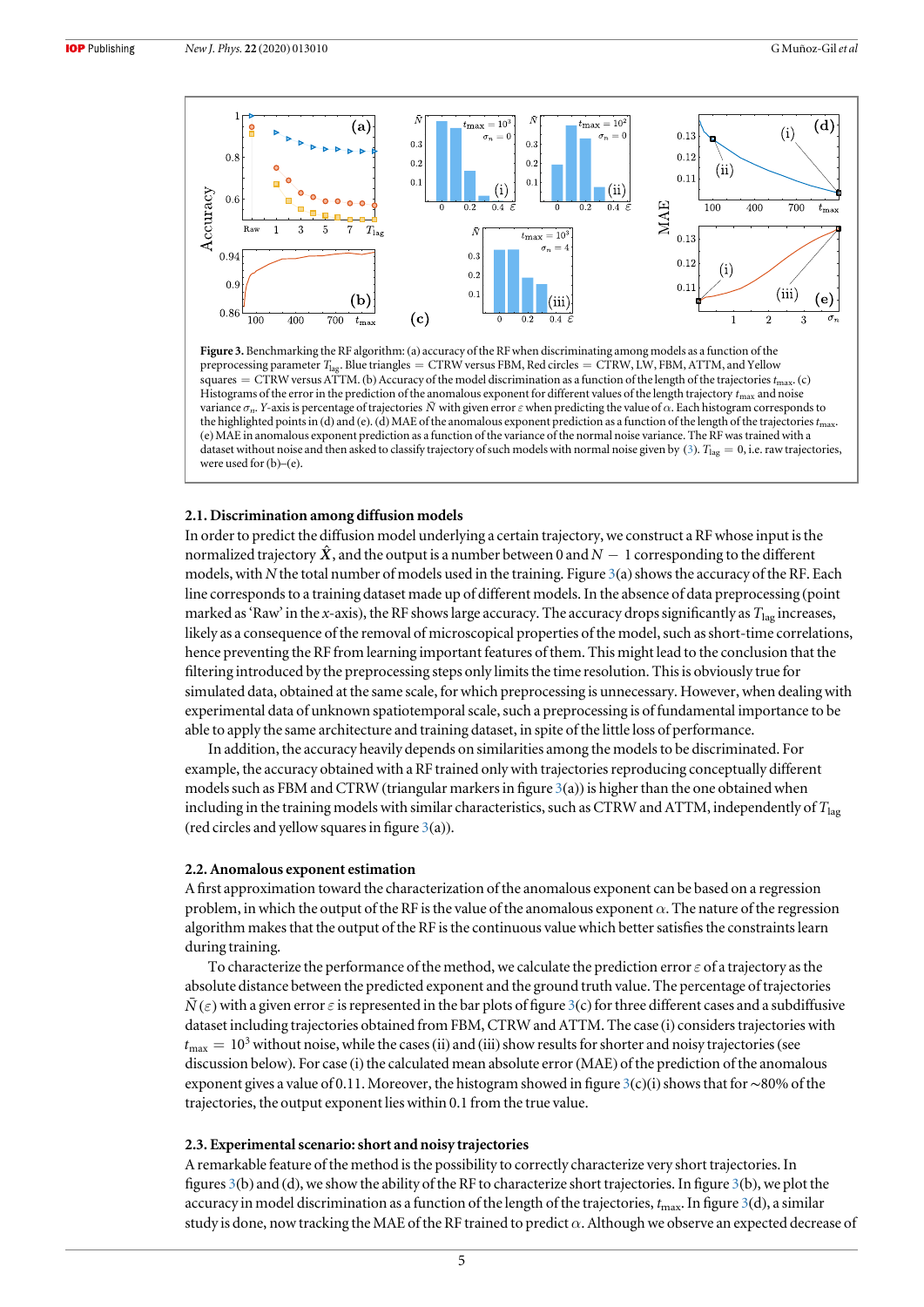Table 1. Process discrimination for the datasets considered in section 3. Shown is the percentage of trajectories classified as associated to each model. The results for (i) were done with  $T_{\text{lag}} = 0$  and for datasets (ii) and (iii) with  $T_{\text{lag}} = 1$ .

| Dataset                | Predicted model |            |             |  |
|------------------------|-----------------|------------|-------------|--|
|                        | <b>CTRW</b>     | <b>FBM</b> | <b>ATTM</b> |  |
| (i) Compartments model | 89.2%           | $\Omega$   | 10.7%       |  |
| (ii) Experiment 1      | 4.5%            | 86.6%      | 8.9%        |  |
| (iii) Experiment 2     | 16.4%           | 33.2%      | 50.4%       |  |

<span id="page-6-0"></span>performance for short trajectories, both plots show that the RF is able to characterize trajectories as short as only 10 points. Quantitatively, when comparing trajectories of 10 points with larger ones, of 1000 points, the model discrimination accuracy only decreases by a factor of 8.2%, while the MAE decreases by a factor of 18%. Panel (ii) in figure [3](#page-5-0)(e) shows the error distribution when predicting  $\alpha$  for  $t_{\text{max}} = 100$ .

Importantly, one has also to take into account that the experimental trajectories have a limited localization precision, that results into Gaussian noise. Therefore, it is necessary to test the robustness to noise of the RF. To this end, we trained the RF with trajectories simulated as described before and then we try to predict the anomalous exponent of trajectories belonging to the same dataset, but whose positions *X* were perturbed with noise to obtain the dataset  $X^{(n)}$ 

$$
\mathbf{x}_i^{(n)} = \mathbf{x}_i + \mu_i(\mu, \sigma_n),\tag{3}
$$

where  $\mu_i(\mu, \sigma_n)$  is a random number retrieved from a Normal distribution with mean  $\mu = 0$  and variance  $\sigma_n$ . The results obtained for training with FBM, CTRW and ATTMs are presented in figure [3](#page-5-0)(d). The RF shows a great robustness against noise. For  $\sigma_n < 1$ , the MAE appears almost unaffected. When increasing  $\sigma_n$ , we see that the MAE increases, as expected, but even for large  $\sigma_n$  the MAE is still reasonable.

## 3. Transfer learning in simulated and experimental data

To further show the advantages of our machine learning algorithm, we applied it to three sets of trajectories different from those included in the training/test dataset. This is often referred as transfer learning, as certain architecture is trained in one setting and then applied to a different one. For this, we will consider three datasets:

- (i) Simulated data coming from a recently presented model [[35](#page-9-0)], describing the movement of a diffuser in a network of compartments of random size and random permeability, both drawn from universal distributions. This model shares the same subordination as the quenched trap model, i.e. a CTRW with power-law distributed trapping times and recapitulates the complexity and heterogeneity found in some biological environments. This choice allows to test the algorithm over a conceptually different model with respect to the training dataset, while having the advantage of tuning the value of anomalous exponents.
- (ii) Experiment 1, reporting the motion of individual mRNA molecules inside live bacterial cells [[16](#page-9-0)]. The tMSD shows anomalous diffusion with  $\alpha \sim 0.7$ ; this behavior has been associated to FBM [[14](#page-9-0), [36](#page-9-0)].
- (iii) Experiment 2, corresponding to a set of trajectories obtained for the diffusion of a membrane receptor in living cells [[12](#page-9-0)]. Although the time-averaged MSD shows a nearly linear behavior, the data present features of ergodicity breaking due to changes of diffusivity [[37](#page-9-0)] and have been associated to the ATTM model.

Following the scheme presented in figure [2](#page-3-0), first we train the RF with simulated trajectories obtained with different theoretical frameworks. It should be noted that for this section, since we deal with trajectories that do not show superdiffusive behavior, we do not include the Lévy walks process in the training dataset.

#### 3.1. Results

Following the same structure of the previous section, we start by discriminating the diffusion model that can be associated to datasets(i)–(iii). The results are reported in table 1, showing a high rate of correct classification for the dataset (i). For the experimental data in datasets (ii) and (iii), we do not dispose of ground truth values, thus we compare our results with those of previous analysis, performed with alternative methods. For the trajectories of Experiment 1, we found that the algorithm largely assign them to the FBM, in strong agreement with previously reported results based on the concept of variation [[14](#page-9-0)]. The data of Experiment 2are mainly assigned to the ATTM model. This model was shown to reproduce features observed in these data, such as subdiffusion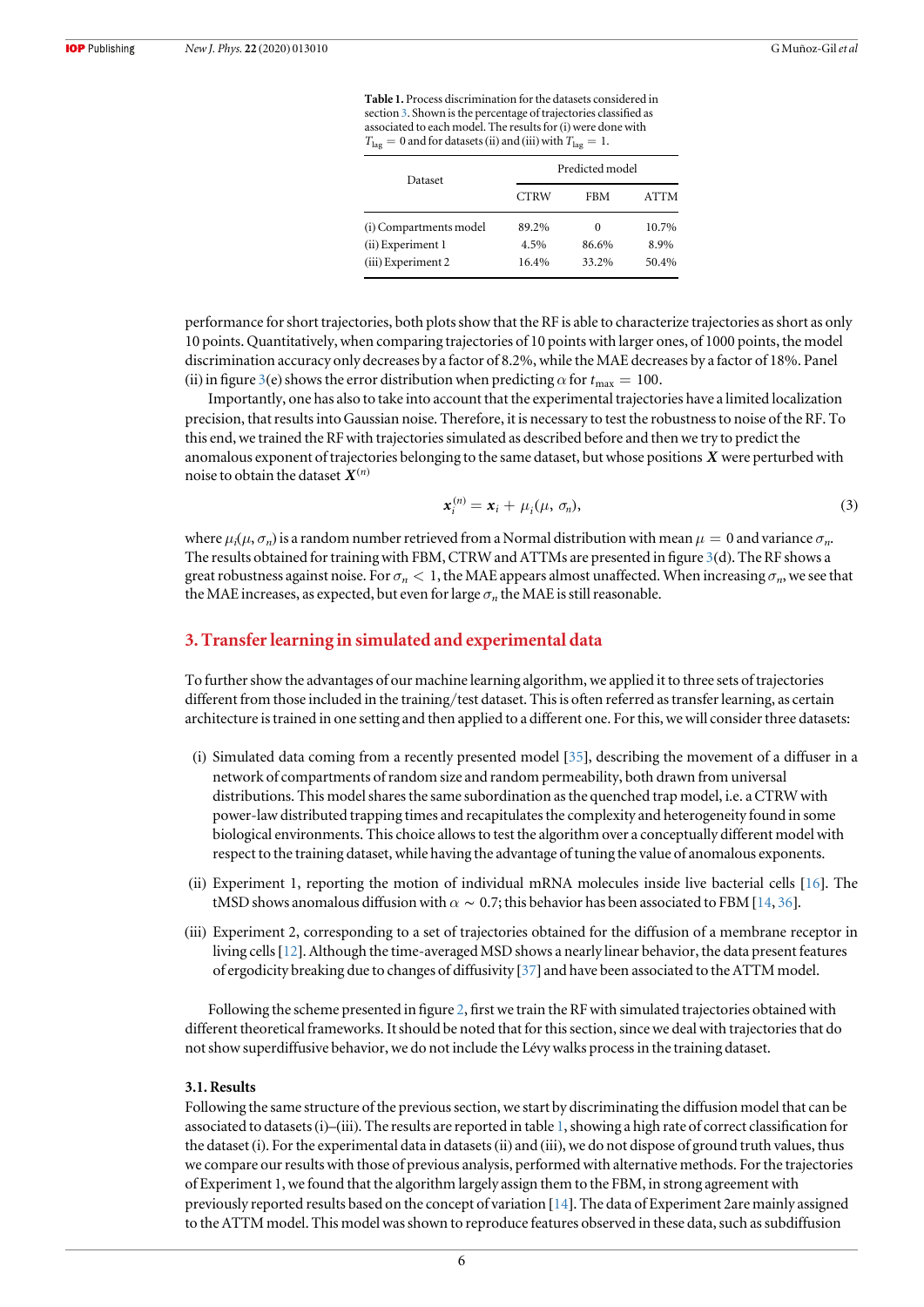<span id="page-7-0"></span>

Figure 4. Transfer learning: predicting the anomalous exponent for experimental trajectories. Labels (i), (ii) and (iii) refer to the datasets discussed in section [3](#page-6-0). For dataset (i), we plot the percentage of trajectories *N*<sup> $\dagger$ </sup> where the predicted value of α has an absolute error ε. As it is a simulated dataset, exponents from 0.2 to 1 are considered. The input to the RF were the raw trajectories, with no preprocessing. For datasets(ii) and (iii), we present the percentage of trajectories predicted to have an anomalous exponent α. The trajectories were preprocessed with  $T_{\text{lag}} = 1$ . For dataset (ii), we present results two training datasets: dark blue for a mixed dataset and light blue for a FBM dataset.

and weak ergodicity breaking [[12](#page-9-0)]. Moreover, a little fraction of trajectories are classified as CTRW. As previously mentioned, CTRW and ATTM share similar features(such as time subordination), increasing the difficulty in discriminating between them. This appears to be the main source of error in the results.

To obtain further insights on the study of the diffusion, we used the RF to extract the anomalous exponents. For the first dataset (i), based on simulations, we generated trajectories having a broad range of subdiffusive trajectories, namely  $\alpha \in [0.2, 1]$ . Then, we used the trained RF to predict the value of the anomalous exponent and evaluated the error as the absolute value of the difference between the actual and predicted  $\alpha$ . The results are reported in the histogram of figure  $4(i)$  and display a distribution similar to the one obtained for the training/ testing data. Thus, we run the same procedure on the experimental data. For the two datasets, in figures 4(ii)–(iii) we report the values obtained for the anomalous exponent  $\alpha$ . The histogram of the  $\alpha$  obtained for the trajectories of Experiment 1 (dark blue) shows mainly subdiffusive values, peaked in the range 0.6–0.8. This is in good agreement with the original paper [[16](#page-9-0)], where  $\alpha$  was estimated by means of two different approaches as 0.7 and 0.77. However, the method also classifies a percentage of the trajectories as having  $\alpha = 1$ . Importantly, the performance of the method can be further improved by taking advantage of the results of the model discrimination discussed above and shown in table [1](#page-6-0). In fact, when the latter classification indicates that most of the trajectories follow a specific diffusive model, one can train the algorithm with a dataset composed only of trajectories simulated with that model. This kind of training produces exponent values in the same range, but largely reduce the fraction of those associated to  $\alpha = 1$ , as shown in figure 4(ii) (light blue).

Last, in figure 4(iii) we plot the distribution of exponents obtained for the Experiment 2. The subdiffusive values show a large number of occurrences in the 0.8–0.9 range, compatible with the exponent 0.84 calculated in previous studies [[12](#page-9-0)]. Noteworthy, due to the nonergodic nature of the data, in the original paper  $\alpha$  could only be calculated from the ensemble-averaged MSD, whereas the RF is able to determine this exponent from single trajectories.

# 4. Conclusions

We have presented a machine learning method, based on a RF architecture, which is capable to analyze a single trajectory and to determine the theoretical model that describes it at best. Moreover the same method is used for predicting its anomalous exponent with high accuracy, and thus classify the motion as normal or anomalous. The method does not need any prior information over the nature of the system from which the trajectory is obtained. It acts as a blackbox, which we train with a dataset of simulated trajectories, and then it is used to characterize the trajectory of interest. In particular, its spatial scale is not of any relevance, as we devised a preprocessing strategy which rescales trajectories to obtain comparable estimators from very different systems. The method requires a minimal amount of information. First, because it performs extremely well even with surprisingly short trajectories. Second, because it is robust with respect to the presence of a large amount of thermal noise, and can thus be applied even with low localization precision. We showcase the suitability of our method by applying it to two experimental datasets by means of transfer learning. Overall, this method can be of large application to characterize experiments from several research areas. In contrast to other methods, it can determine the type of diffusion and the anomalous exponent also for nonergodic models, without the need of performing ensemble averages. We note that recent works show how other machine learning architectures, such as convolutional neural networks and long-short term memory neural networks, are also capable of doing single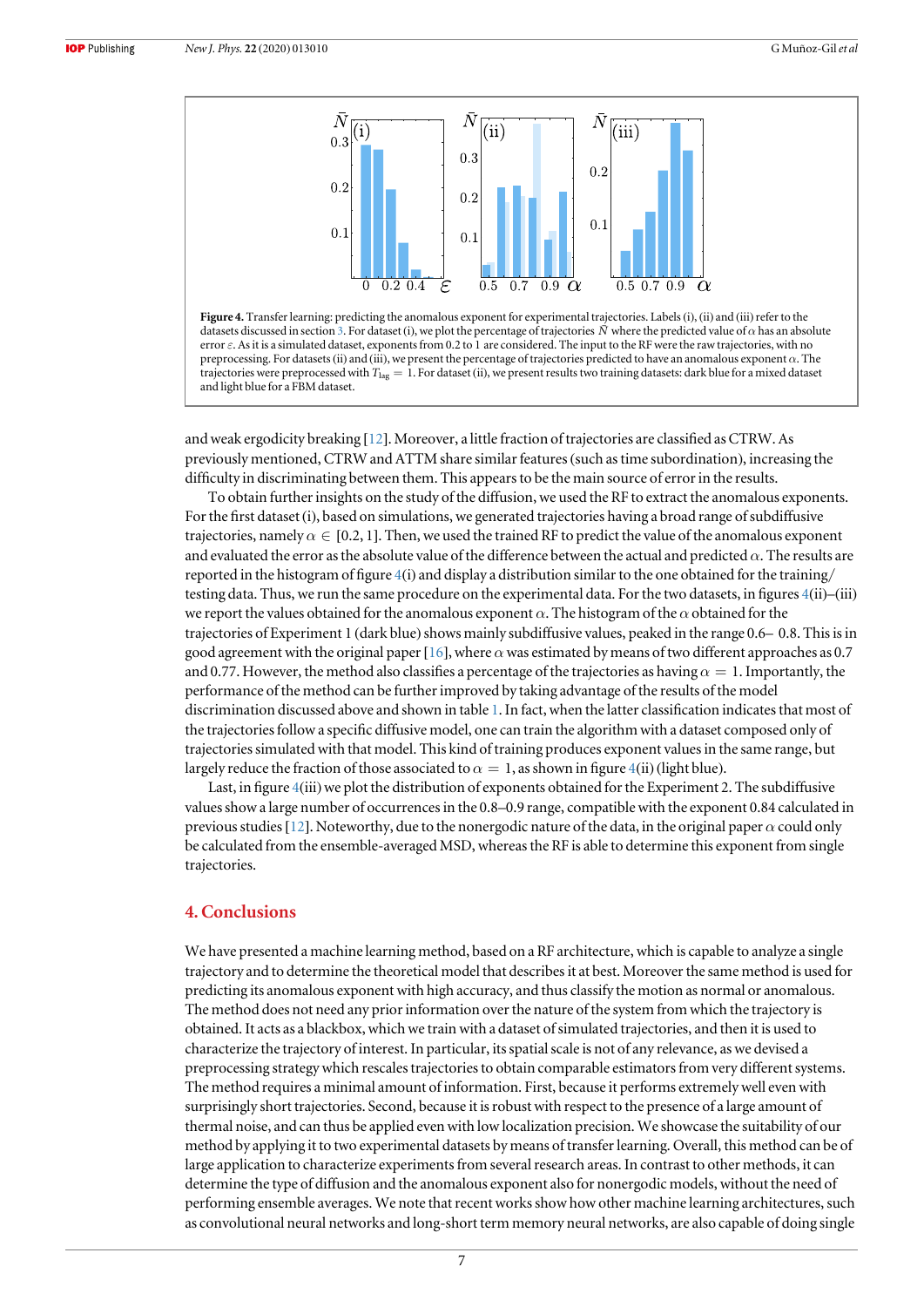<span id="page-8-0"></span>Table A1. Hyperparameters for the training of the different models exposed in this work.

|                         | Models in dataset | Range of $\alpha$ 's | $t_{\rm max}$   |
|-------------------------|-------------------|----------------------|-----------------|
| Figure $3(a)$           | See caption       | [0.2, 2]             | 10 <sup>3</sup> |
| Figure $3(b)$           | CTRW/LW/FBM/ATTM  | [0.2, 2]             | See $x$ -axis   |
| Figure $3(c)(i)$        | CTRW/LW/FBM/ATTM  | [0.5, 1]             | 10 <sup>3</sup> |
| Figure $3(c)(ii)$       | CTRW/LW/FBM/ATTM  | [0.5, 1]             | $10^{2}$        |
| Figure $3(c)(iii)$      | CTRW/LW/FBM/ATTM  | [0.5, 1]             | 10 <sup>3</sup> |
| Figure $3(d)$           | CTRW/LW/FBM/ATTM  | [0.5, 1]             | See $x$ -axis   |
| Figure $3(e)$           | CTRW/LW/FBM/ATTM  | [0.5, 1]             | 10 <sup>3</sup> |
| Figure $4(i)$           | CTRW/FBM/ATTM     | [0.5, 1]             | 10 <sup>3</sup> |
| Figure 4(ii) dark blue  | CTRW/FBM/ATTM     | [0.5, 1.2]           | $10^3$          |
| Figure 4(ii) light blue | <b>FBM</b>        | [0.5, 1.2]           | 300             |
| Figure 4(ii) dark blue  | CTRW/FBM/ATTM     | [0.5, 1.2]           | 200             |

trajectory characterization [[29](#page-9-0), [38](#page-9-0)]. The development of these methods and of other deep learning architectures may help to avoid the preprocessing procedure and could lead to increase the accuracy on the problems described in this work.

## Acknowledgments

This work has been funded by the Spanish Ministry MINECO (National Plan15 Grant: FISICATEAMO No. FIS2016-79508-P, SEVERO OCHOA No. SEV-2015-0522, FPI), European Social Fund, Fundació Cellex, Generalitat de Catalunya (AGAUR Grant No. 2017 SGR 1341 and CERCA/Program), ERC AdG OSYRIS, EU FETPRO QUIC, and the National Science Centre, Poland-Symfonia Grant No. 2016/20/W/ST4/00314. CM acknowledges funding from the Spanish Ministry of Economy and Competitiveness and the European Social Fund through the Ramón y Cajal program 2015 (RYC-2015-17896) and the BFU2017-85693-R and from the Generalitat de Catalunya (AGAUR Grant No. 2017SGR940). GM acknowledges financial support from Fundació Social La Caixa. MAGM acknowledges funding from the Spanish Ministry of Education and Vocational Training (MEFP) through the Beatriz Galindo program 2018 (BEAGAL18/00203). We gratefully acknowledge the support of NVIDIA Corporation with the donation of the Titan Xp GPU.

# Appendix

#### A.1. Hyperparameters

We summarize here the different parameters used to train the RF models whose results are presented in this work. Common to all are the number of ensembled trees(100), the train/test dataset ratio (0.8/0.2) and the size of training set  $(1, 2 \cdot 10^5$  trajectories). For the details of each figure, see table A1.

## ORCID iDs

Gorka Muñoz-Gil <sup>to</sup> [https:](https://orcid.org/0000-0001-9223-0660)//orcid.org/[0000-0001-9223-0660](https://orcid.org/0000-0001-9223-0660) Carl[o](https://orcid.org/0000-0002-8625-0996) Manzo <sup>th</sup> [https:](https://orcid.org/0000-0002-8625-0996)//orcid.org/[0000-0002-8625-0996](https://orcid.org/0000-0002-8625-0996) J[o](https://orcid.org/0000-0001-9378-0285)sé D Martín-Guerrero i [https:](https://orcid.org/0000-0001-9378-0285)//orcid.org/[0000-0001-9378-0285](https://orcid.org/0000-0001-9378-0285)

#### References

- [1] Miller H, Zhou Z, Shepherd J, Wollman A J M and Leake M C 2018 Single-molecule techniques in biophysics: a review of the progress in methods and applications Rep. Prog. Phys. 81 [024601](https://doi.org/10.1088/1361-6633/aa8a02)
- [2] Sahl S J, Hell S W and Jakobs S 2017 Fluorescence nanoscopy in cell biology Nat. Rev. Mol. Cell Biol. 18 [685](https://doi.org/10.1038/nrm.2017.71)–701
- [3] Manzo C and Garcia-Parajo M F 2015 A review of progress in single particle tracking: from methods to biophysical insights Rep. Prog. Phys. 78 [124601](https://doi.org/10.1088/0034-4885/78/12/124601)
- [4] Höfling F and Franosch T 2013 Anomalous transport in the crowded world of biological cells Rep. Prog. Phys. 76 [046602](https://doi.org/10.1088/0034-4885/76/4/046602)
- [5] Metzler R, Jeon J-H, Cherstvy A G and Barkai E 2014 Anomalous diffusion models and their properties: non-stationarity, nonergodicity, and ageing at the centenary of single particle tracking Phys. Chem. Chem. Phys. 16 [24128](https://doi.org/10.1039/C4CP03465A)–64
- [6] Weron A, Burnecki K, Akin E J, Solé L, Balcerek M, Tamkun M M and Krapf D 2014 Ergodicity breaking on the neuronal surface emerges from random switching between diffusive states Sci. Rep. 7 [5404](https://doi.org/10.1038/s41598-017-05911-y)
- [7] Kepten E, Bronshtein I and Garini Y 2013 Improved estimation of anomalous diffusion exponents in single-particle tracking experiments Phys. Rev. E 87 [052713](https://doi.org/10.1103/PhysRevE.87.052713)